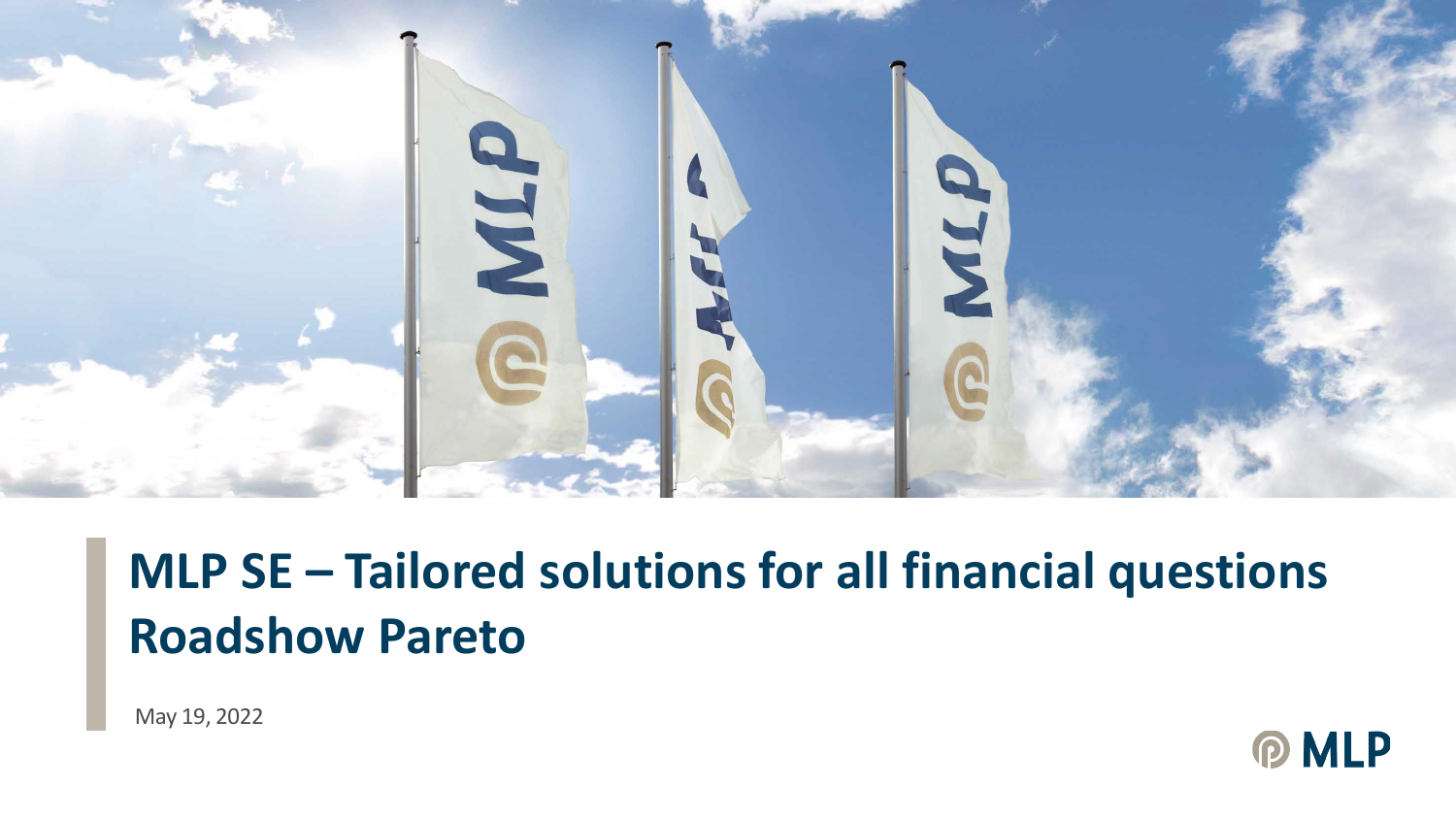

**MLP at a glance**

# **Business performance Q1 2022**



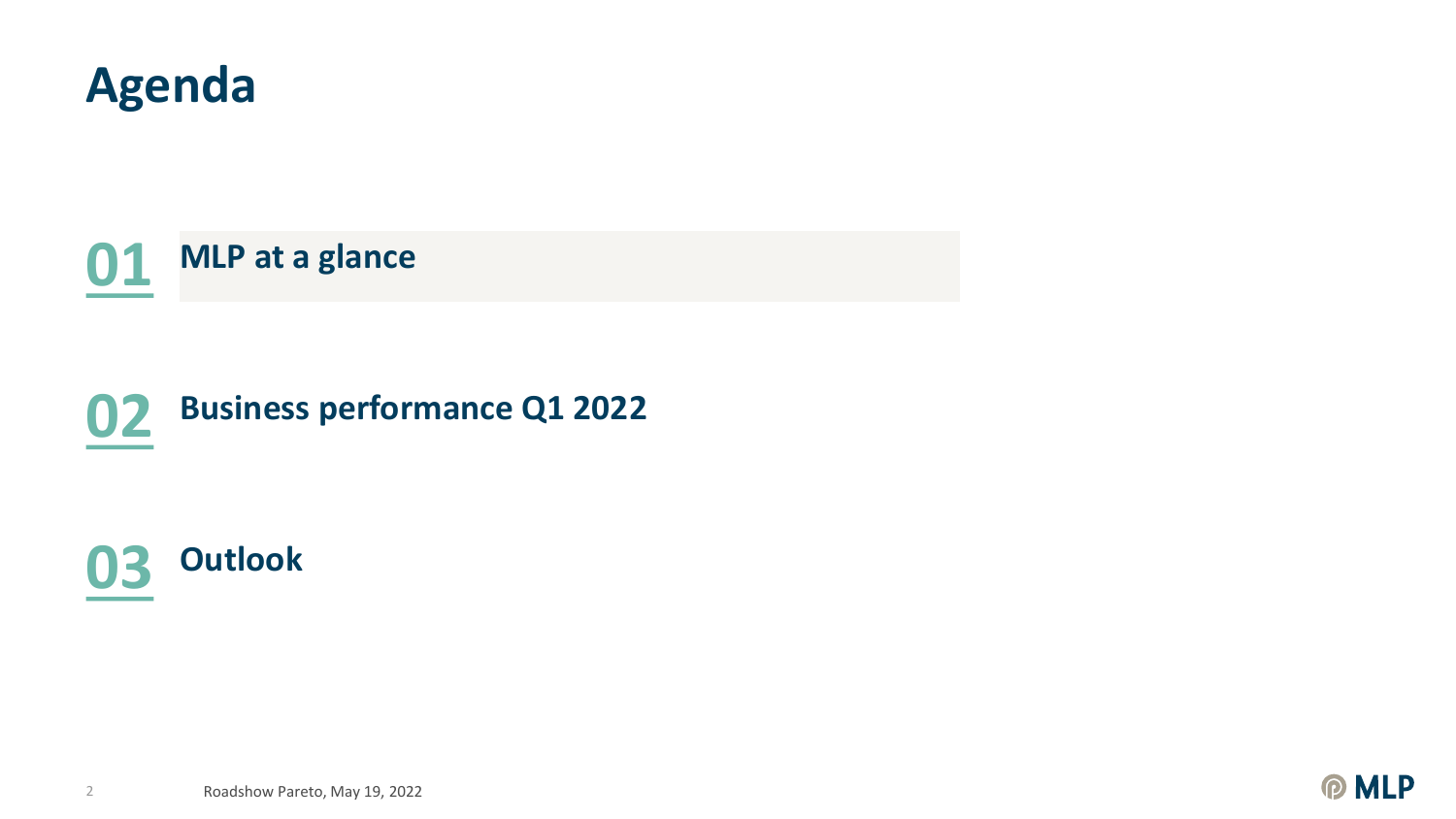### **MLP SE: The leading independent financial advisory group**

Group of strong B2B and B2C brands

**Creating** exceptional added value and helping our clients to make better financial decisions

Intensive transfer of know-how within the network

Intelligently combining personal and digital offerings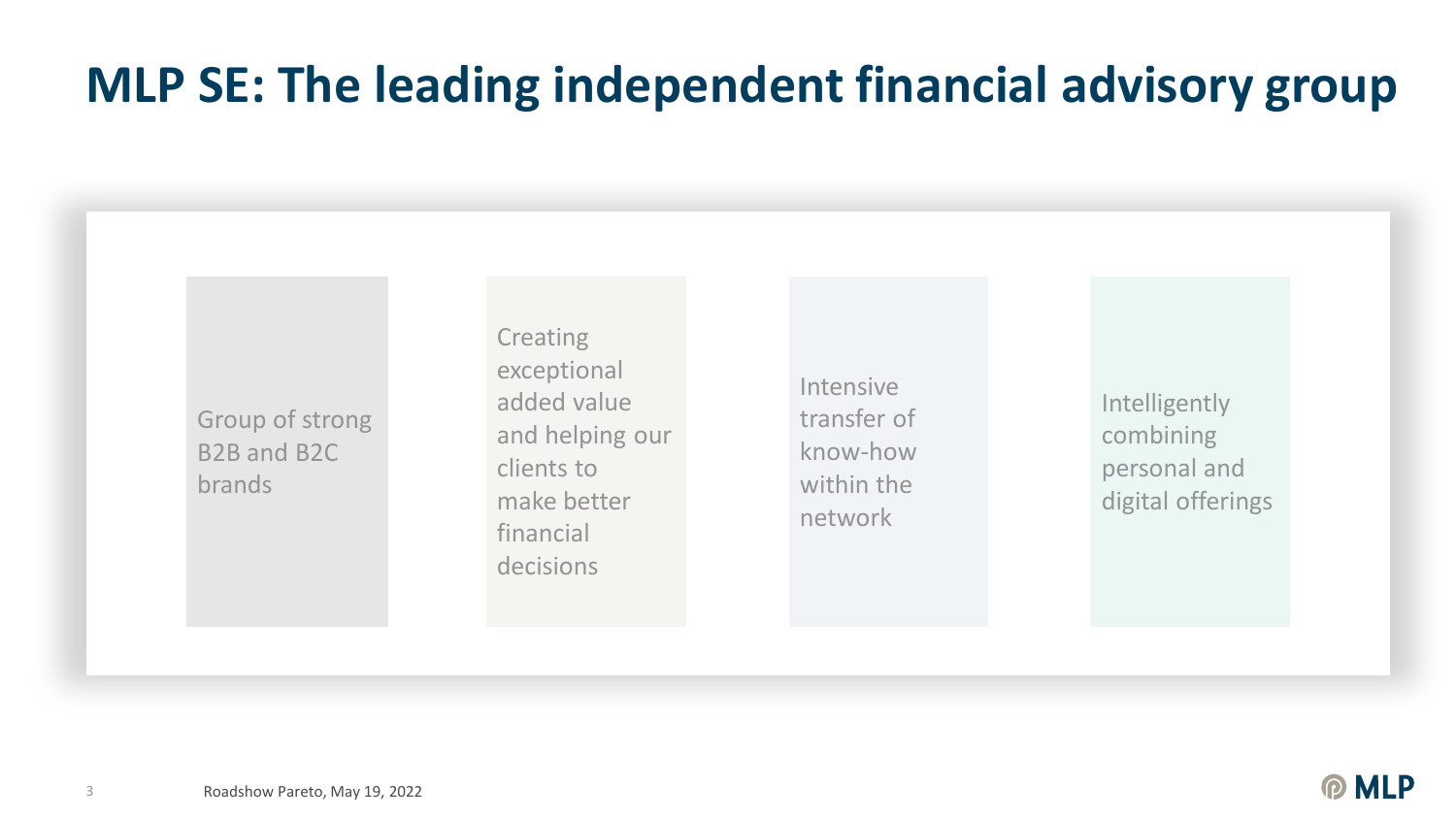# **"The networking of different perspectives and expertise creates special added value within the Group."**

This is MLP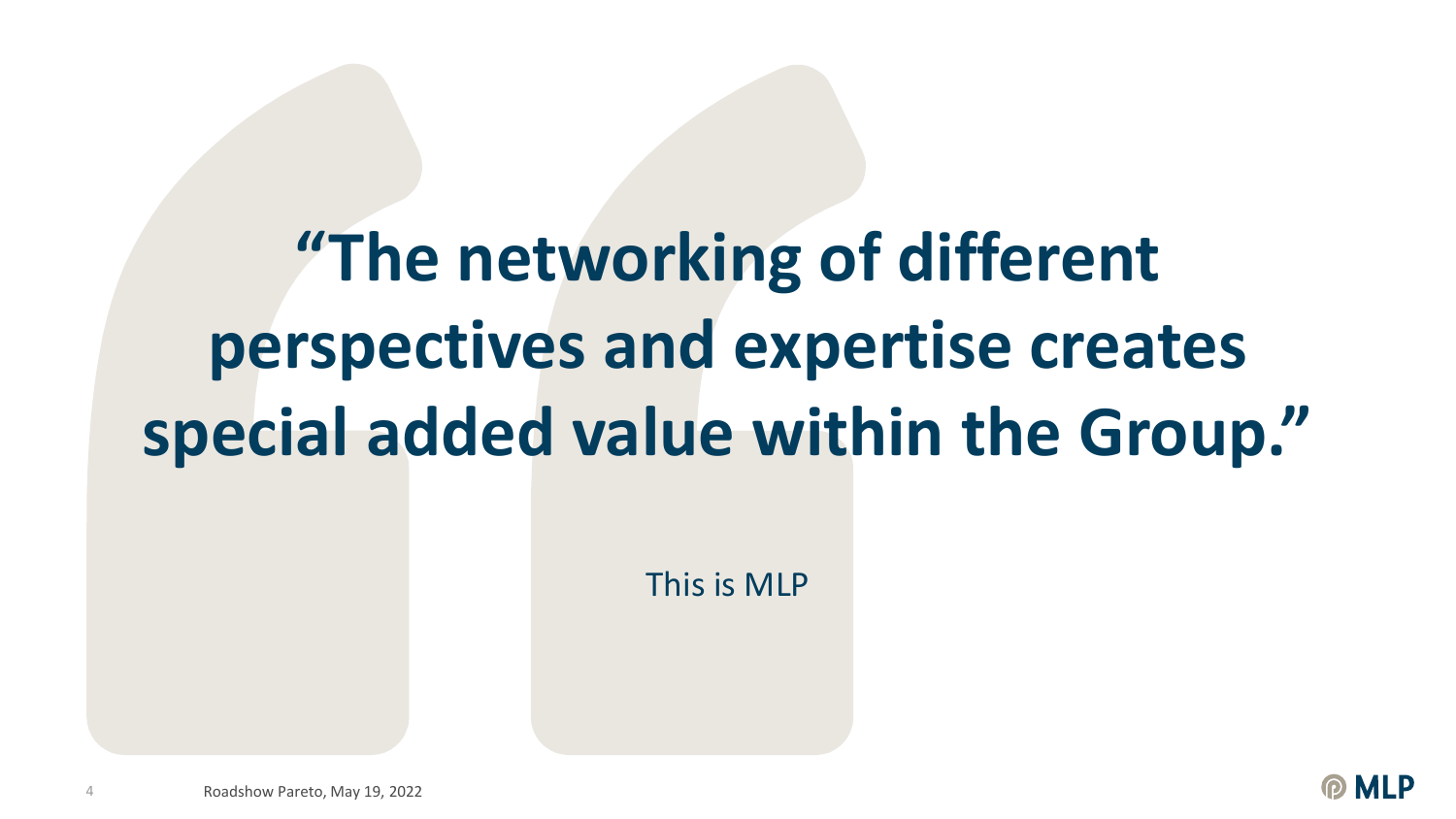### **Extended value creation within the MLP Group**

**Expansion of business relations** with growing range of services in the network

**Intensive networking and further knowledge transfer** among specialists from the Group divisions



**Strong brands** in their respective business field:



**Digitalisation to increase process efficiency** for both clients and consultants

**MLP** 

5 Roadshow Pareto, May 19, 2022 \*Different client groups within the Group: private clients, family offices, institutional investors, companies, brokers and other intermediaries etc.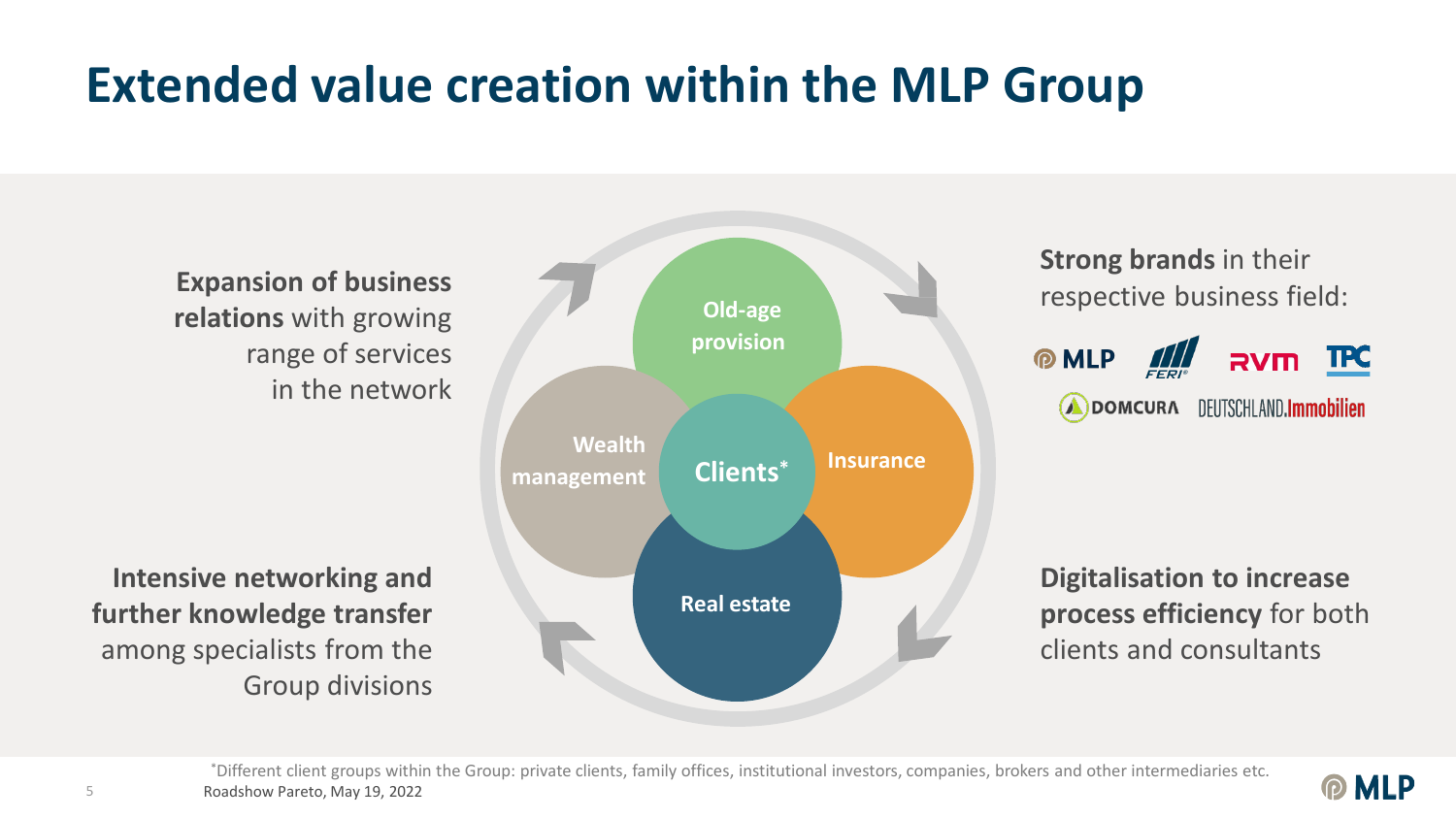### **MLP SE: Brands and figures**



\*Q1 2022 / \*\*FY 2021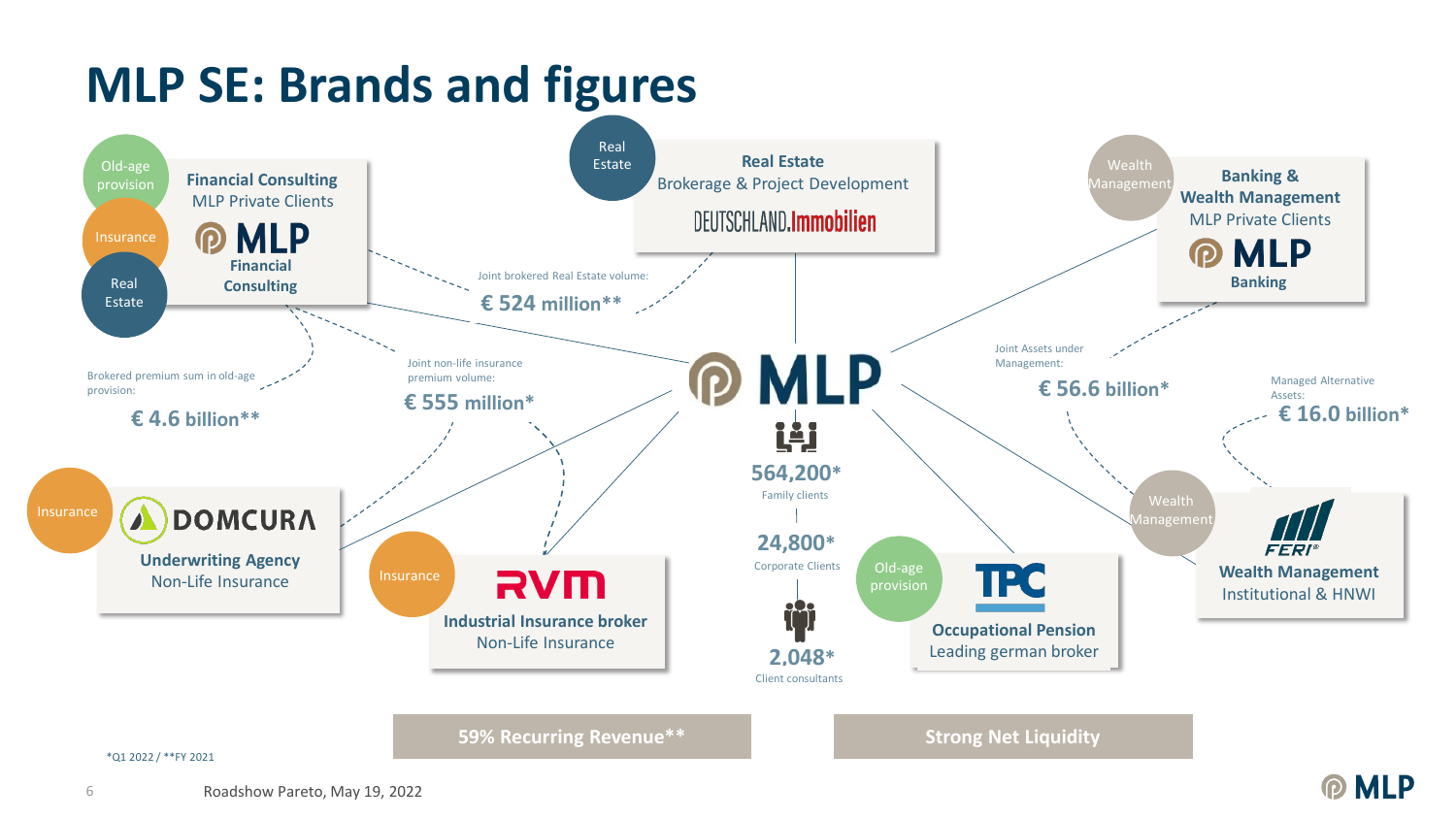### **MLP SE: Attractive dividend policy & valuation**



**MLP** 

 $\Omega$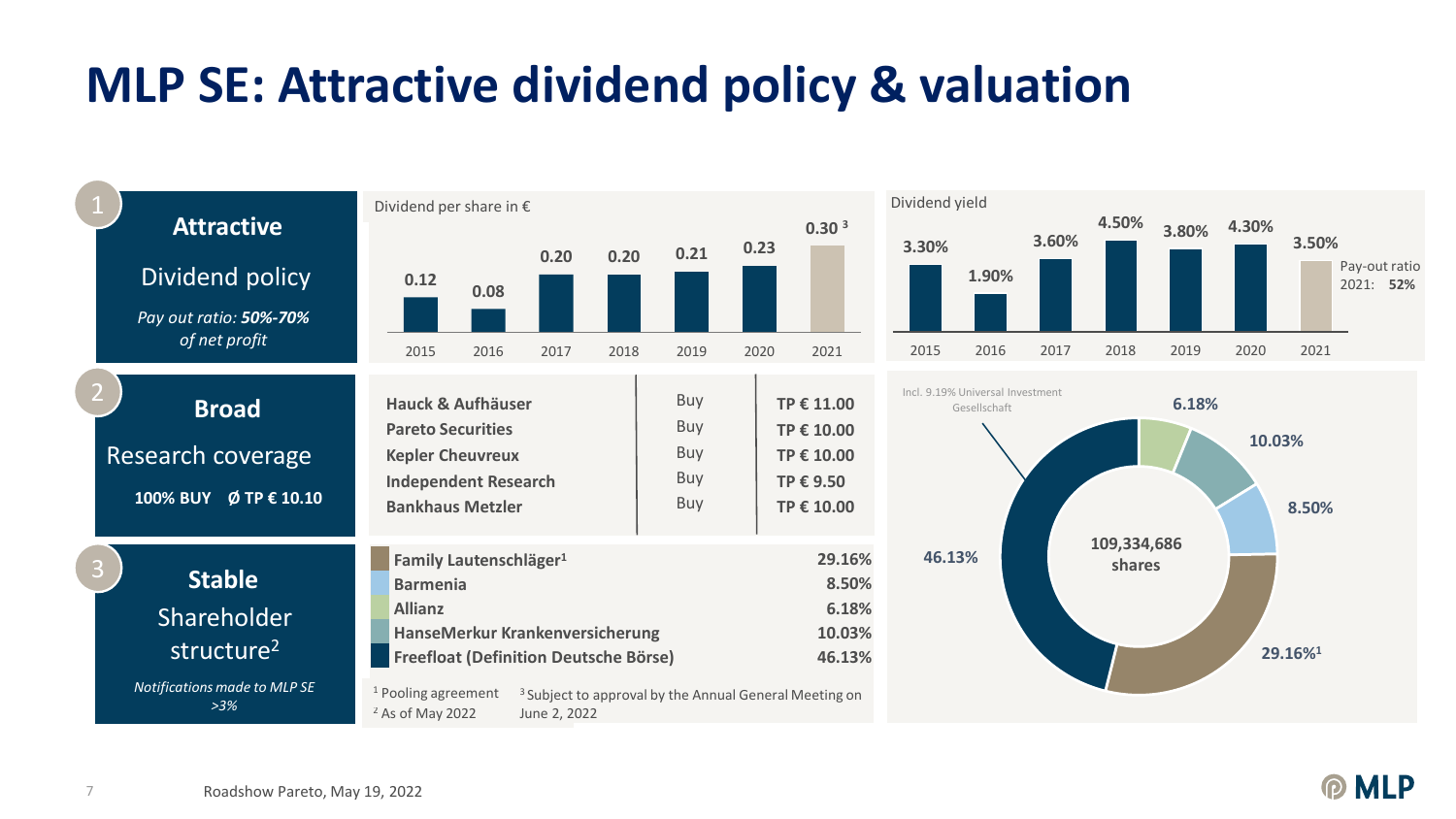# **Sustainability management becoming more important**



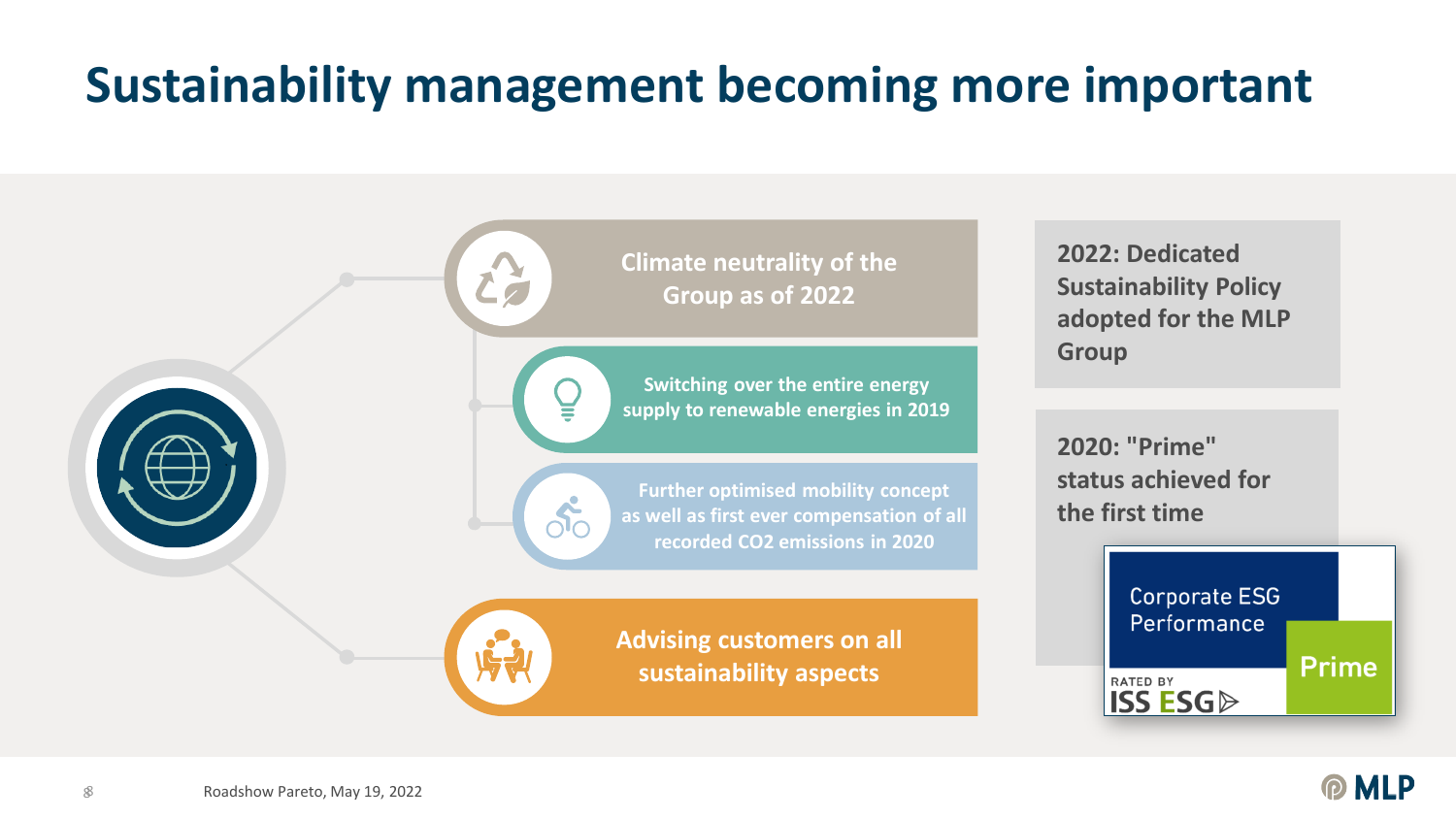

**MLP at a glance**





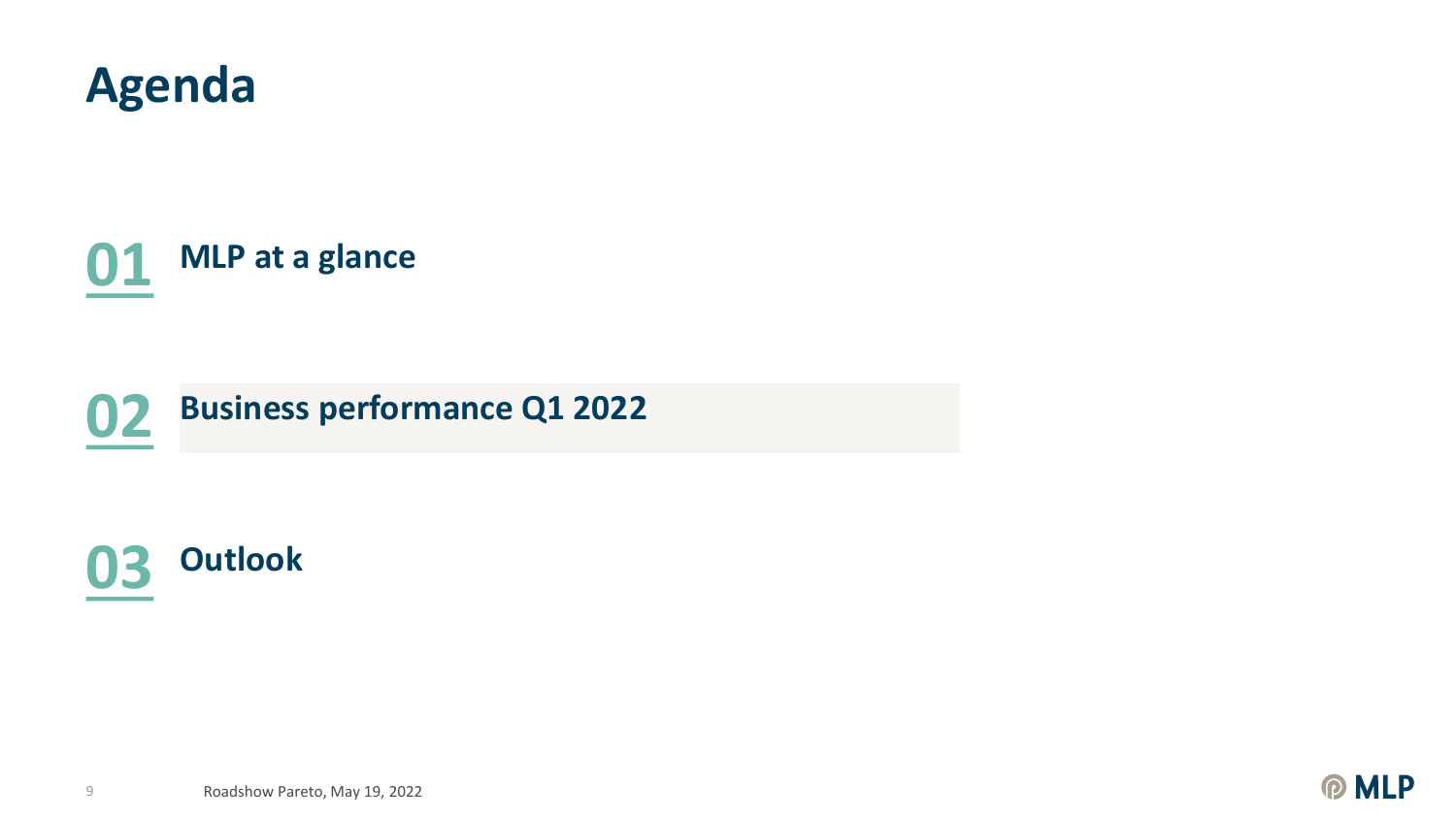# **Highlights Q1 2022**

- Significant **increase** in **total revenue to € 254.7 million** at the start of the year (up 15 %)
- **Gains** across **all fields of consulting** and in virtually all parts of the MLP Group
- **EBIT increases** significantly **to € 34.6 million** (Q1 2021: € 21.8 million) **firsttime consolidation of the Industrial Broker segment in a first quarter** and a pronounced increase in the real estate business
- **Forecast for 2022 confirmed**: Despite increased risks in the markets, MLP still anticipates recording **EBIT of € 75 to 85 million**
- **Medium-term planning** of reaching EBIT of **€ 100 to 110 million** and sales revenue of more than **€ 1.1 billion** by **the end of 2025** reaffirmed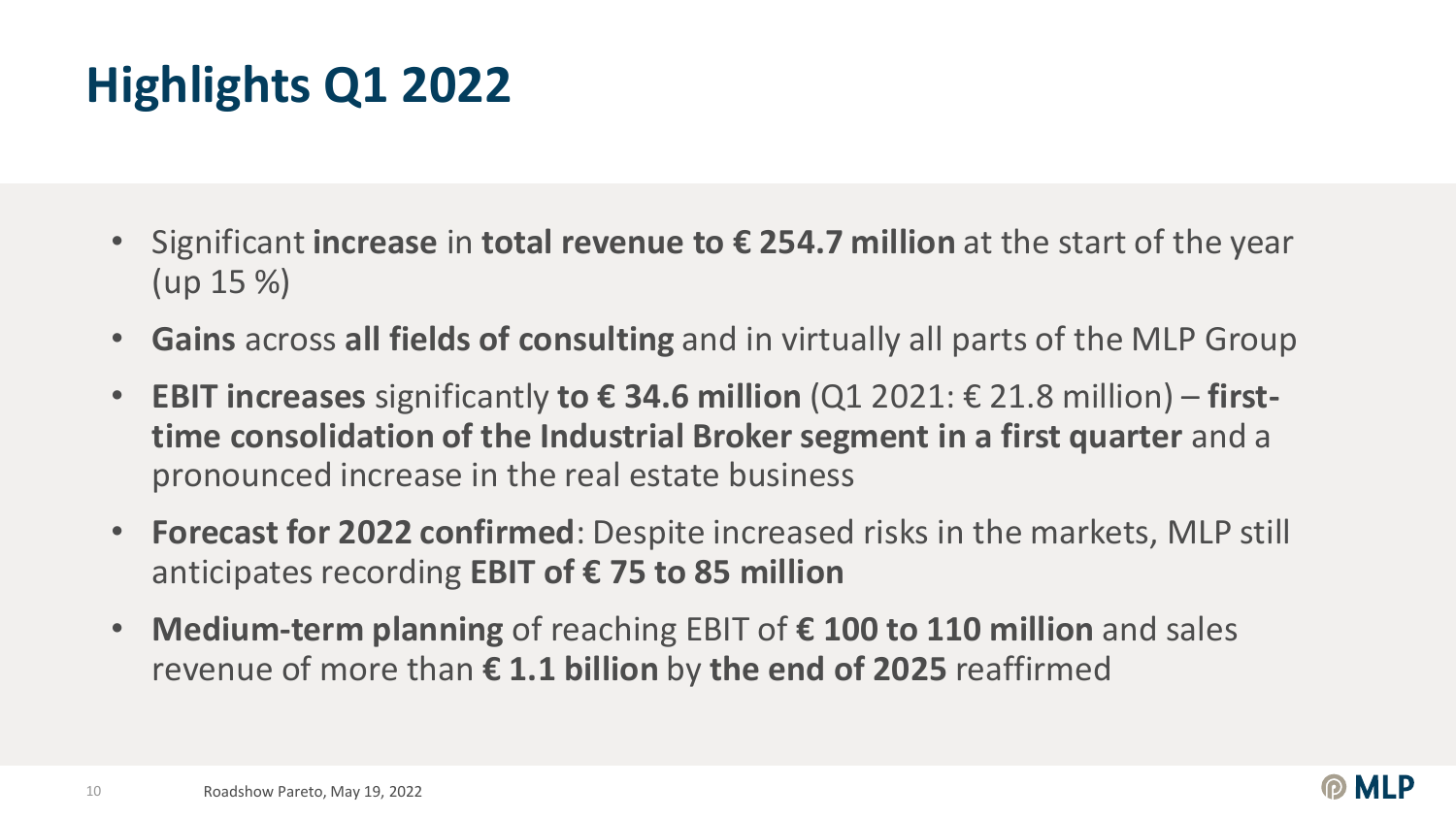#### **Total revenue up by 15 %**

in € million



Total revenue Q1



Each as of March 31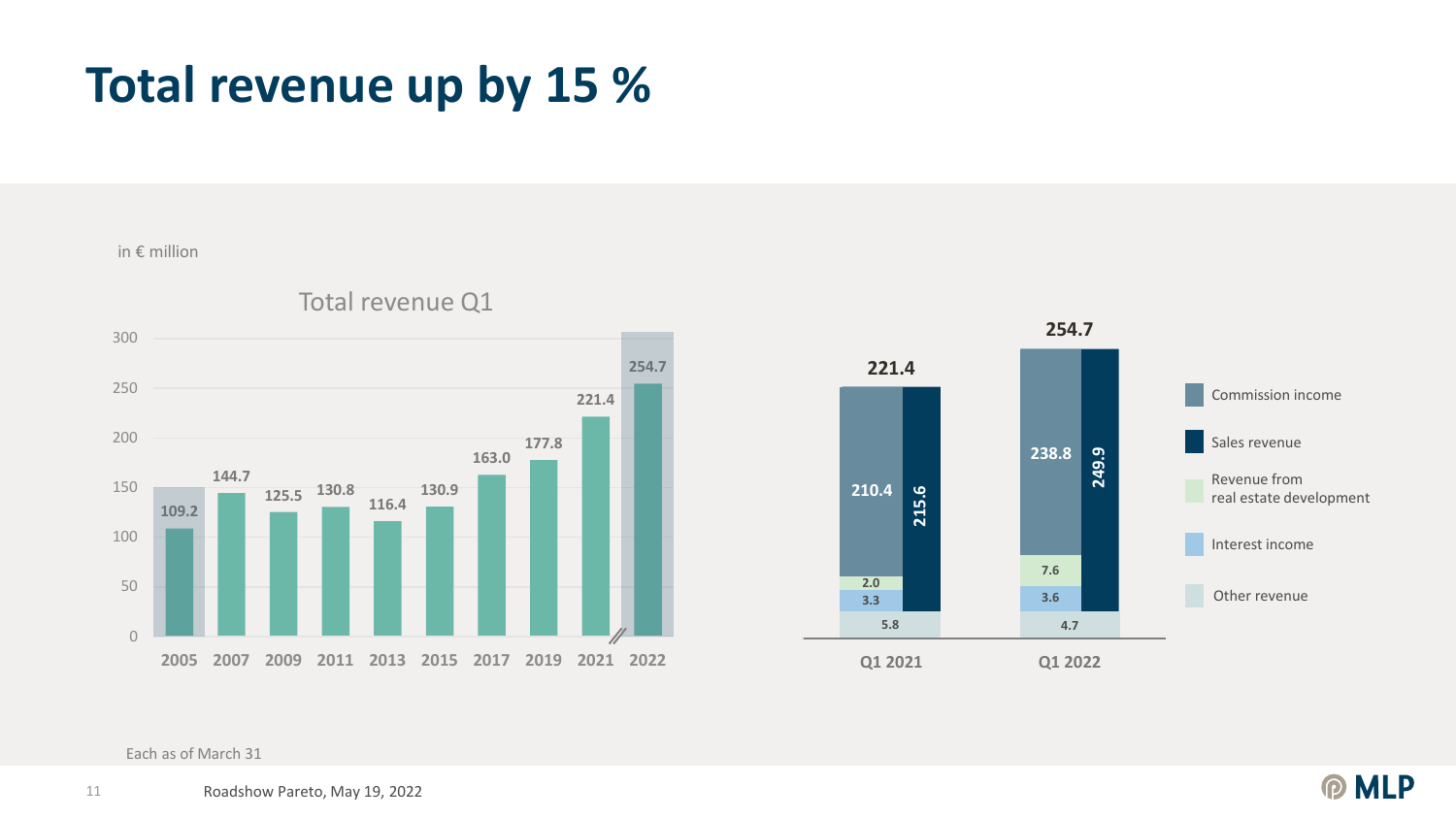# **Gains in all consulting fields**



Previous year's values in brackets \*6f which real estate project development: Q1 2022: € 7.6 million (Q1 2021: € 2.0 million) | \*\*excl. MLP Hyp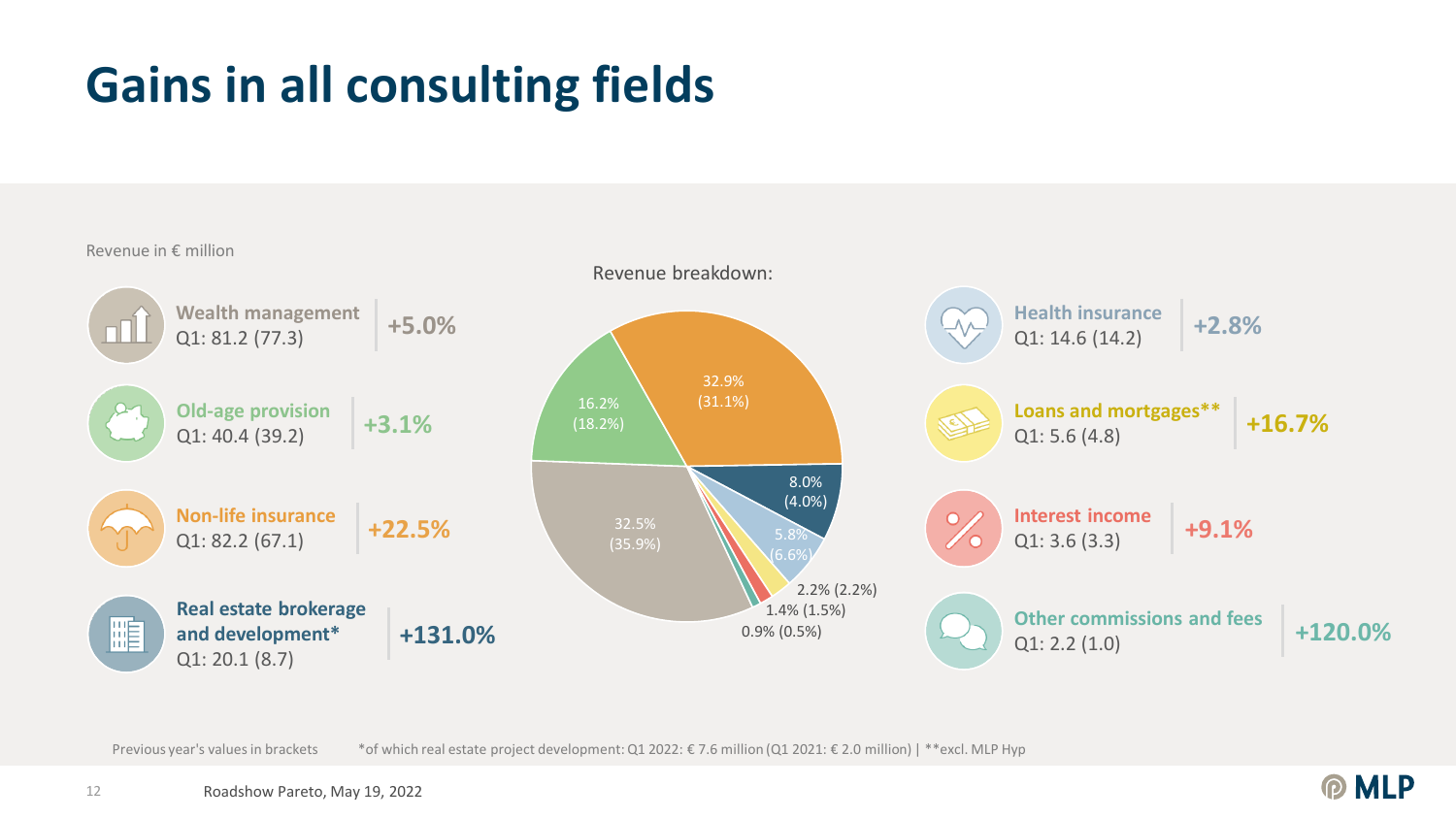### **Development of client and consultant numbers**





**PMLP**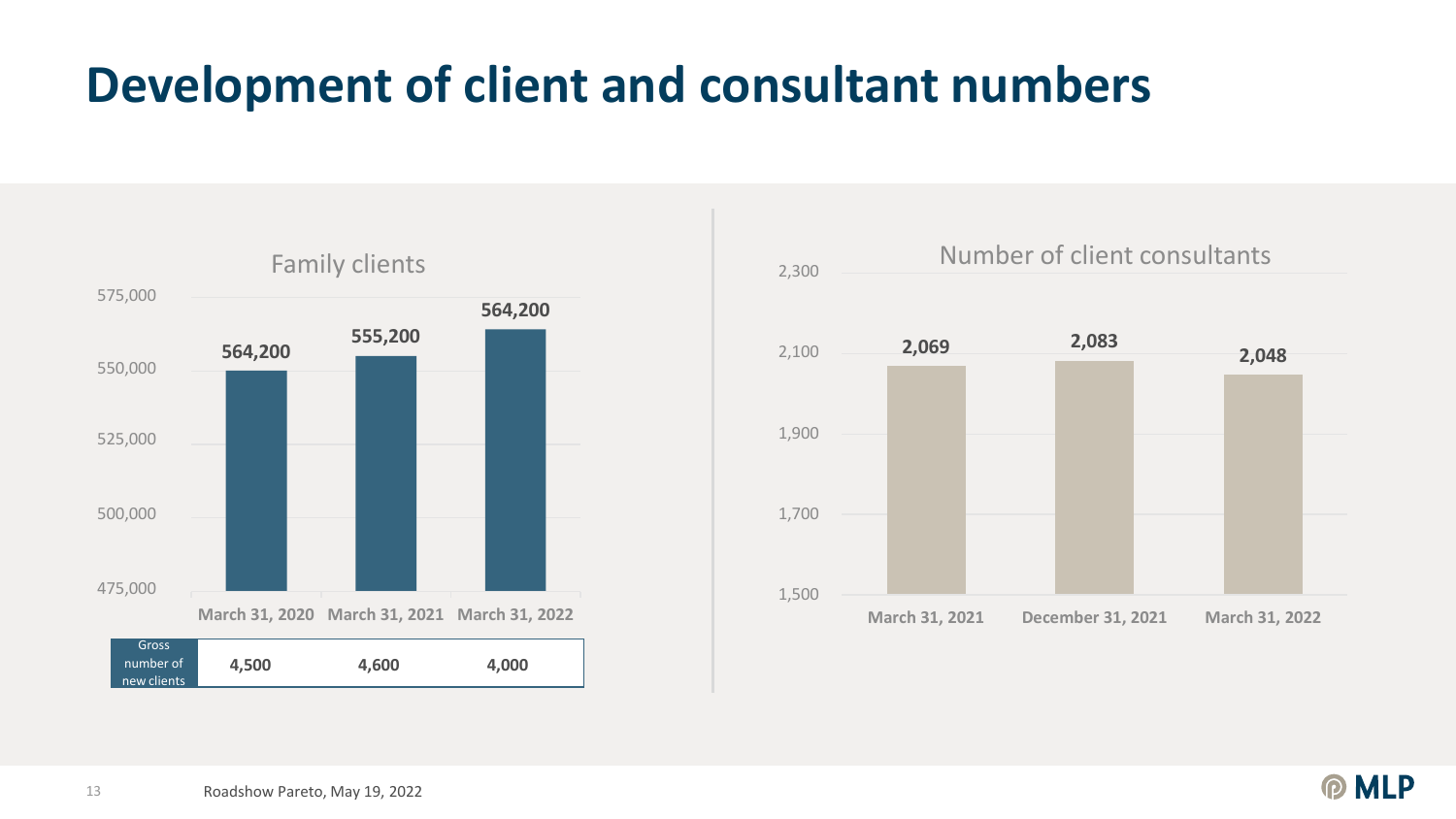# **Q1: EBIT increases significantly to € 34.6 million**

Income statement

| in $\epsilon$ million                | Q1 2021 | Q1 2022 | <b>Change in percent</b> |
|--------------------------------------|---------|---------|--------------------------|
| Total revenue                        | 221.4   | 254.7   | $+15.0$                  |
| <b>EBIT</b>                          | 21.8    | 34.6    | $+58.7$                  |
| Finance cost                         | $-0.9$  | $-0.6$  | $+33.3$                  |
| <b>EBT</b>                           | 20.9    | 34.0    | $+62.7$                  |
| <b>Taxes</b>                         | $-5.1$  | $-9.8$  | $-92.2$                  |
| Net profit                           | 15.8    | 24.2    | $+53.2$                  |
| EPS in $\epsilon$<br>(diluted/basic) | 0.15    | 0.23    | $+53.3$                  |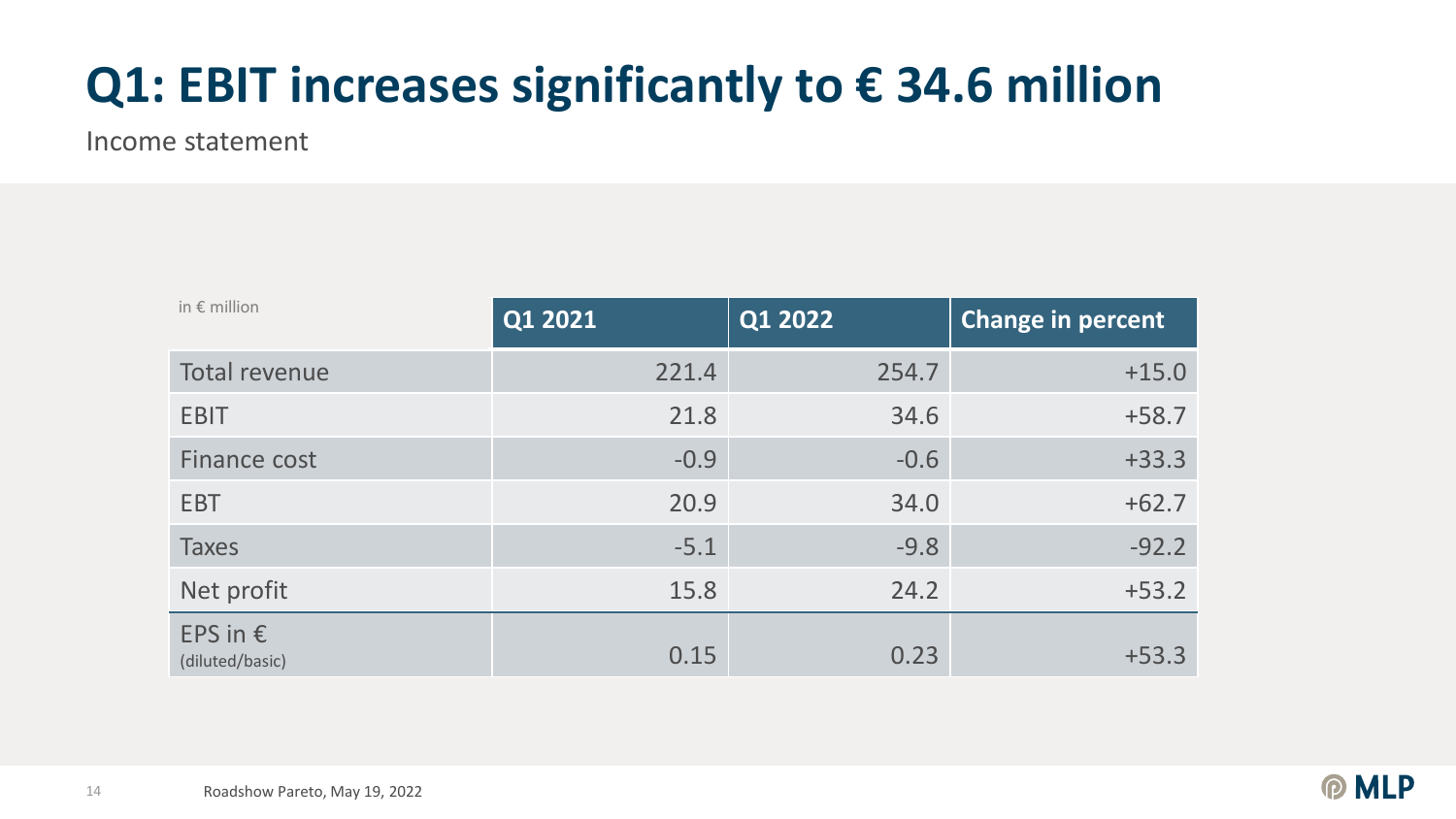#### **Strong balance sheet**

#### in € million

| <b>Assets</b>                                      | Dec 31, 2021 | <b>March 31, 2022</b> |  |  |
|----------------------------------------------------|--------------|-----------------------|--|--|
| Intangible assets                                  | 226.8        | 225.6                 |  |  |
| <b>Financial assets</b>                            | 195.2        | 210.2                 |  |  |
| Receivables from clients in the banking business   | 961.4        | 1,019.0               |  |  |
| Receivables from banks in the banking business     | 478.3        | 560.1                 |  |  |
| Other receivables and assets                       | 261.9        | 225.2                 |  |  |
| Cash and cash equivalents                          | 1,377.8      | 1,311.5               |  |  |
| Liabilities and shareholders' equity               |              |                       |  |  |
| Shareholders' equity                               | 496.2        | 522.6                 |  |  |
| Provisions                                         | 137.0        | 129.1                 |  |  |
| Liabilities due to clients in the banking business | 2,516.1      | 2,553.2               |  |  |
| Liabilities due to banks in the banking business   | 129.3        | 136.5                 |  |  |
| Other liabilities                                  | 370.3        | 350.8                 |  |  |
| <b>Total</b>                                       | 3,693.4      | 3,742.3               |  |  |

Return on equity: 4.9% Equity ratio: 14.0% Own funds ratio: 18.8% Net liquidity € 233 million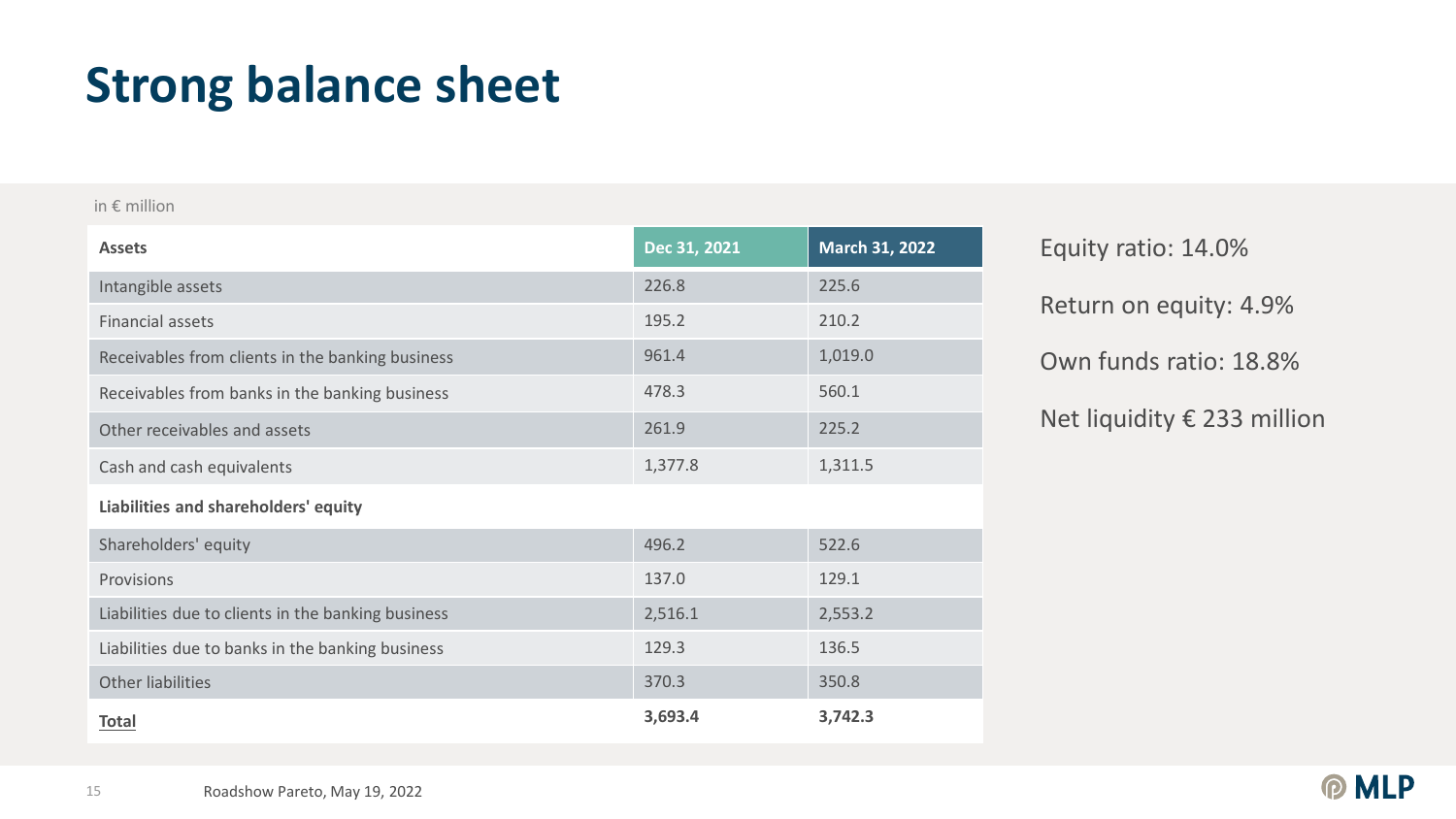#### **Executive Board proposes dividend of 30 cents per share**



Indexed share price development 170 MLP SE SDAX DAXsector Financial Services 160 150 140 130 120 110 100 90 80 **SILLING** Ash Rock go da da da da da da ass and racing CONSIGIOS Assissant st. 10. 20. Le

\*Subject to approval by the Supervisory Board and Annual General Meeting.

**PMLP**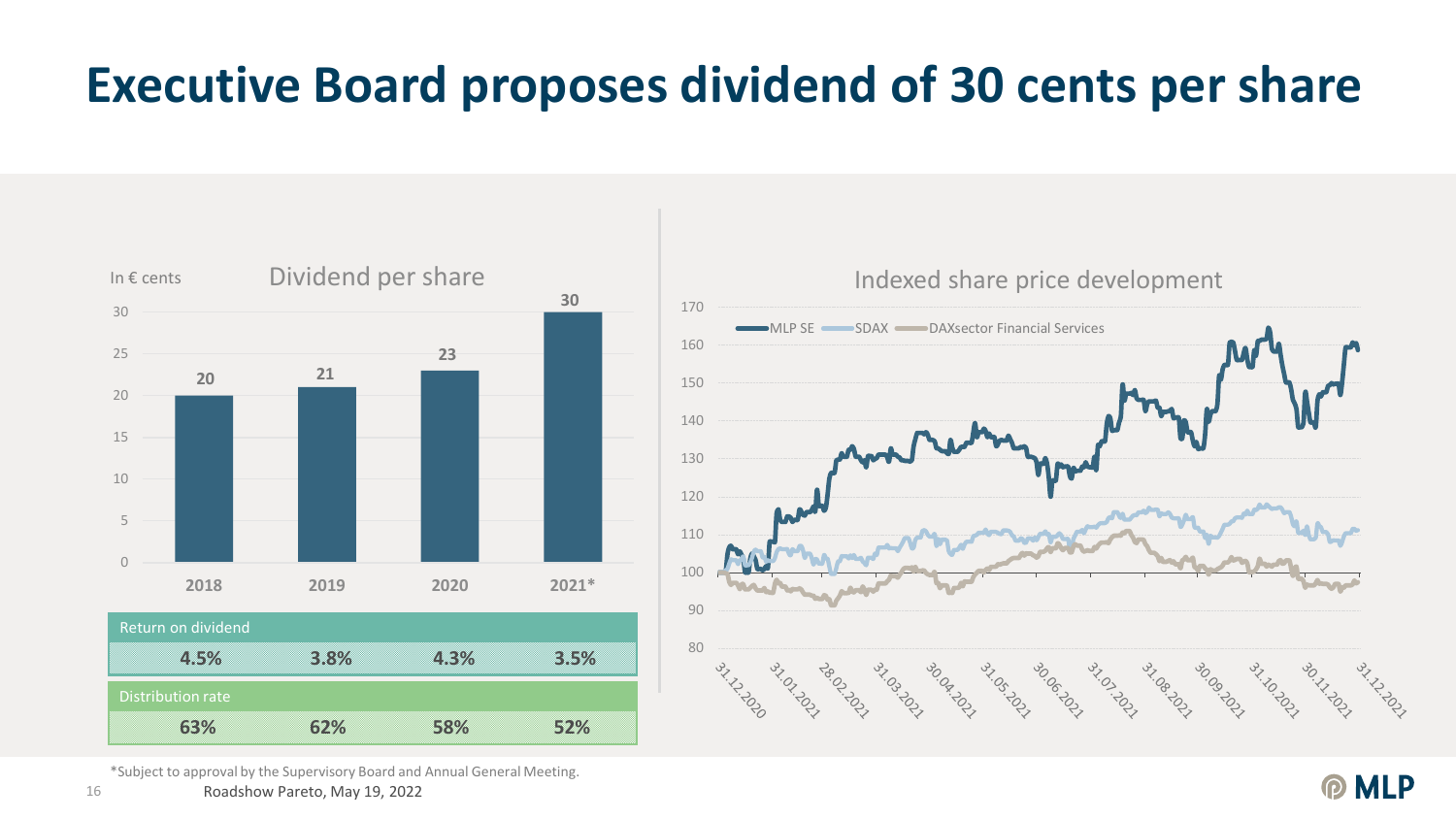#### **Assets under management remain at record level**





\*incl. first-time consolidation of RVM Group as of April 1, 2021

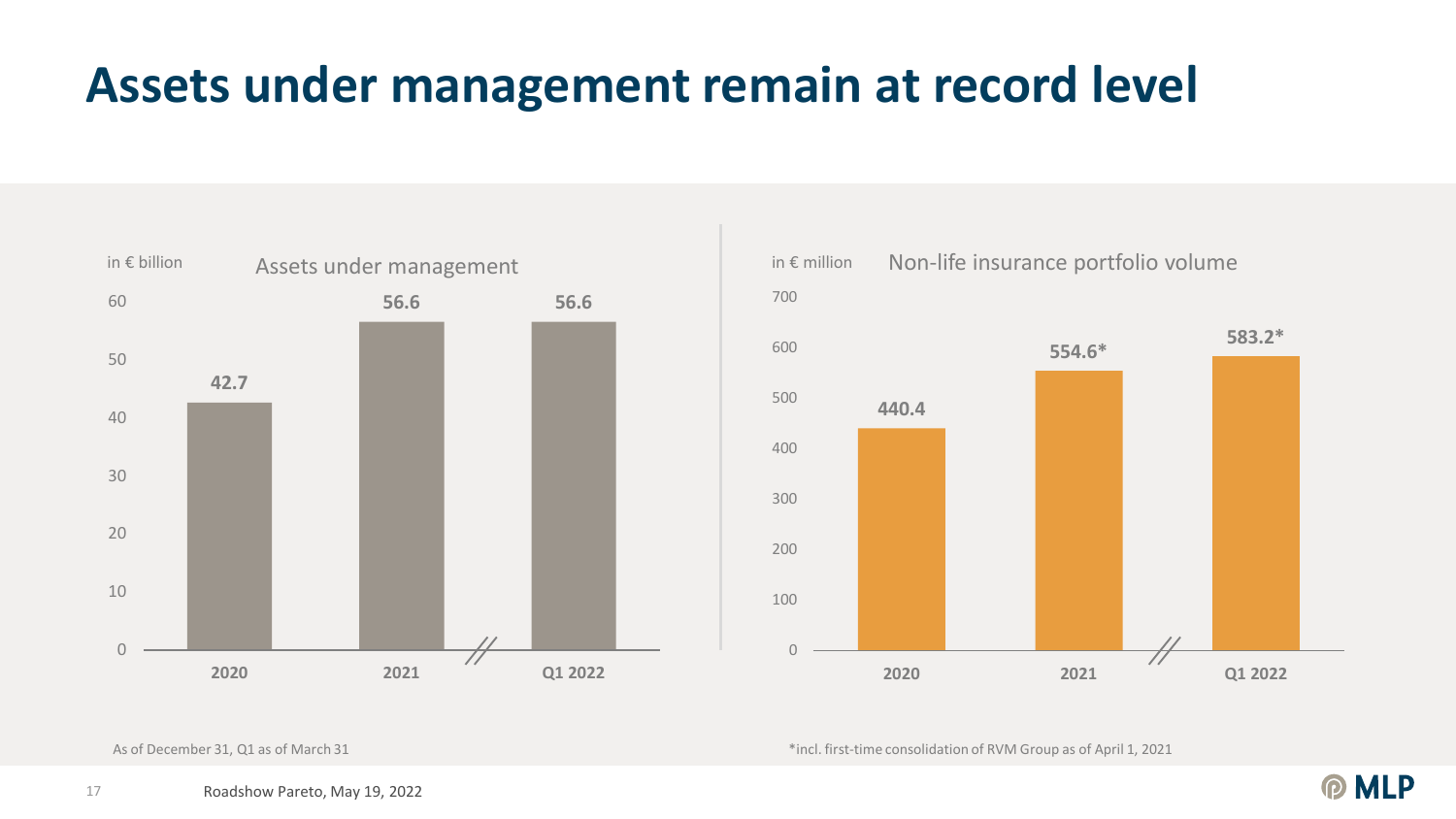# **Industrial Broker segment established – further expansion**

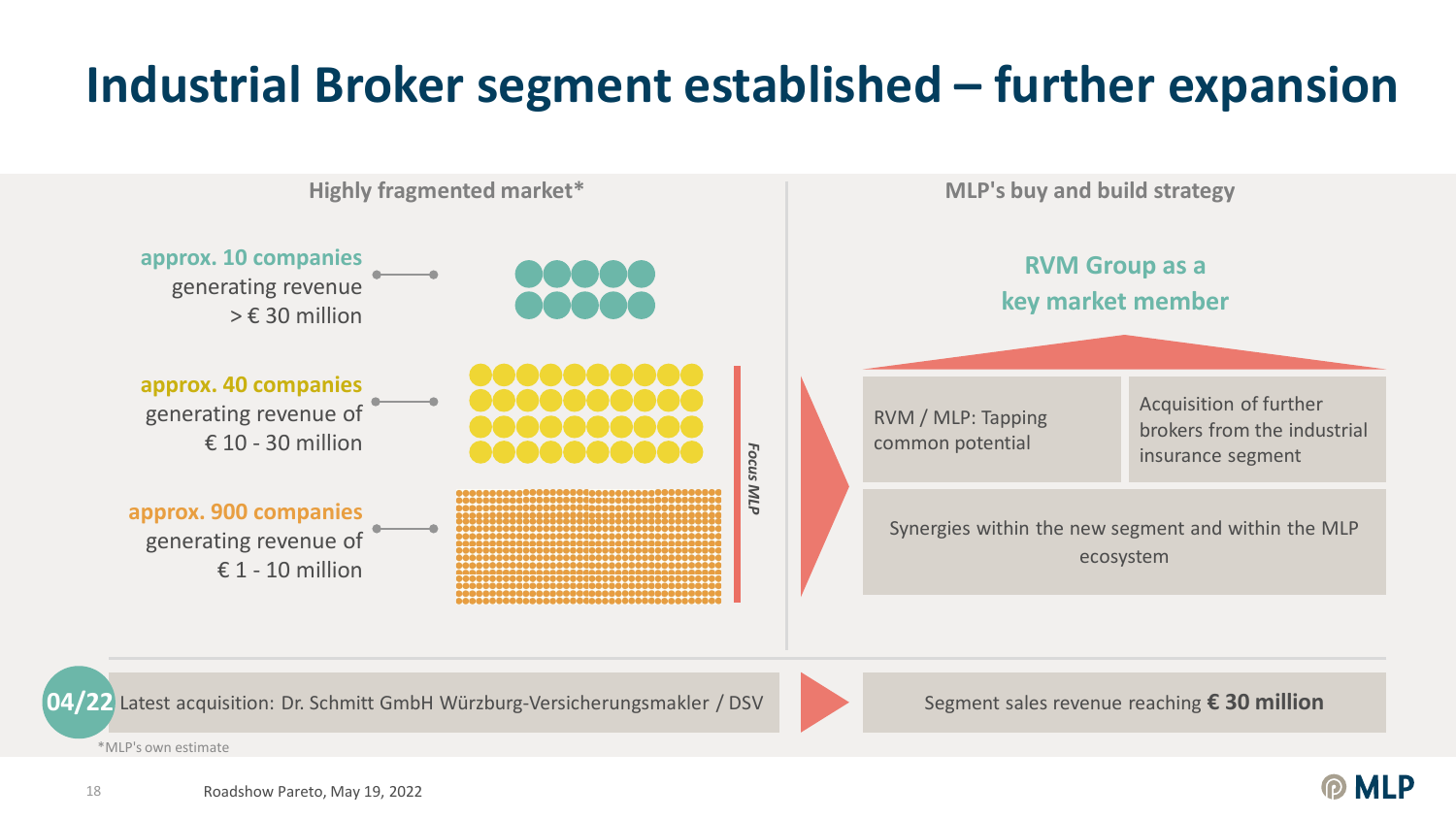# **Further training now also offered to external participants: MLP School of Financial Education**

- The MLP Corporate University has been offering top level training and further education for more than 20 years – **The MLP School of Financial Education** now also offers training programmes for external participants
- These courses focus on financial education and have a modular portfolio (virtual events or face-to-face training)

#### **For experts from the financial services sector\*:**

- Certified Financial Planner CFP©
- Real estate brokerage: theory and practice



**For entrepreneurs\*:**

- The entrepreneur as a manager
- Behavioural Finance

#### **For physicians\*:**

- The medical manager
- Behavioural Finance



#### **For companies\*:**

- Financial education for employees
- Career essentials for young professionals

\*Selected offers

**@MLP** 

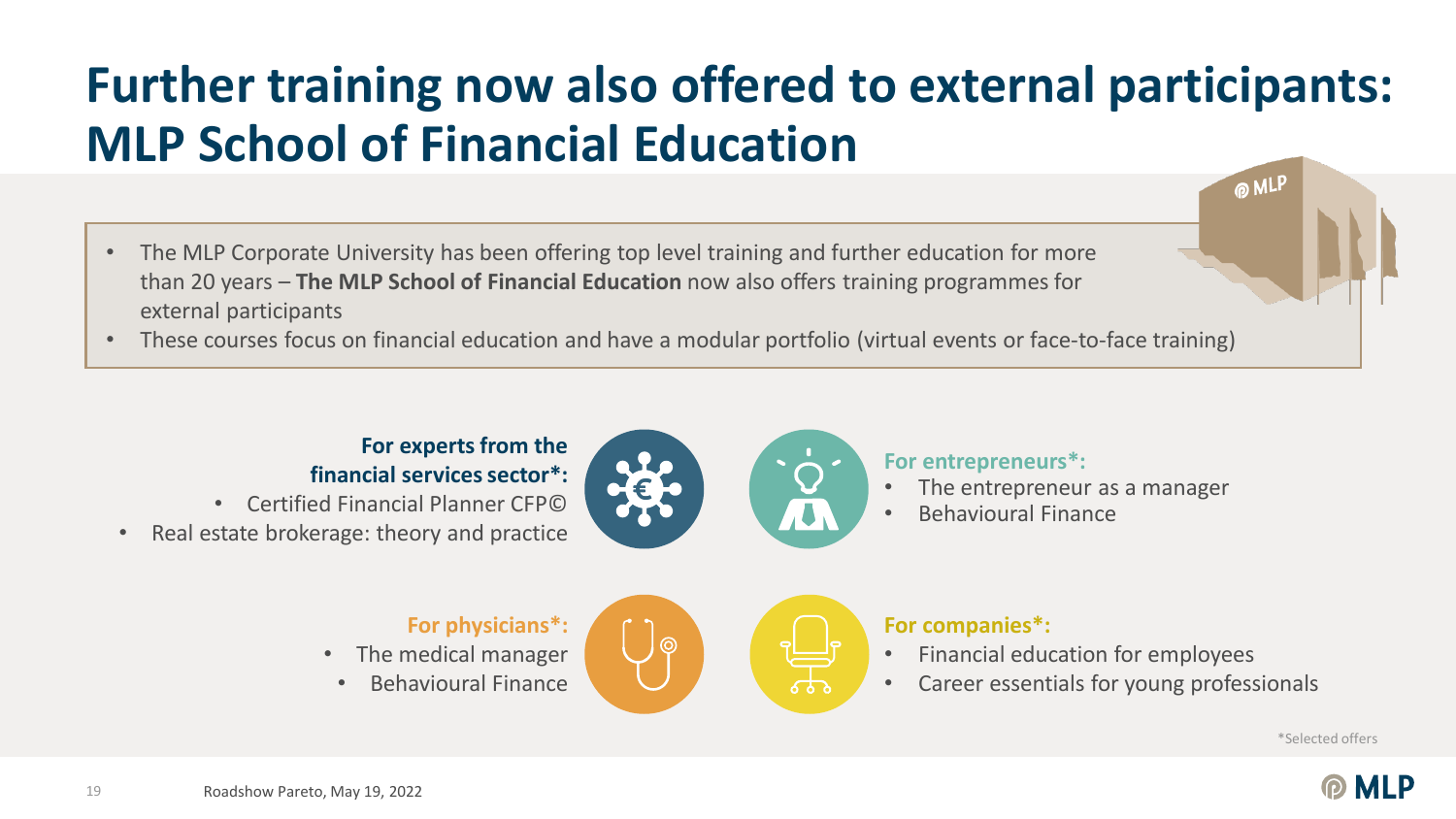

**MLP at a glance**

**Business performance**



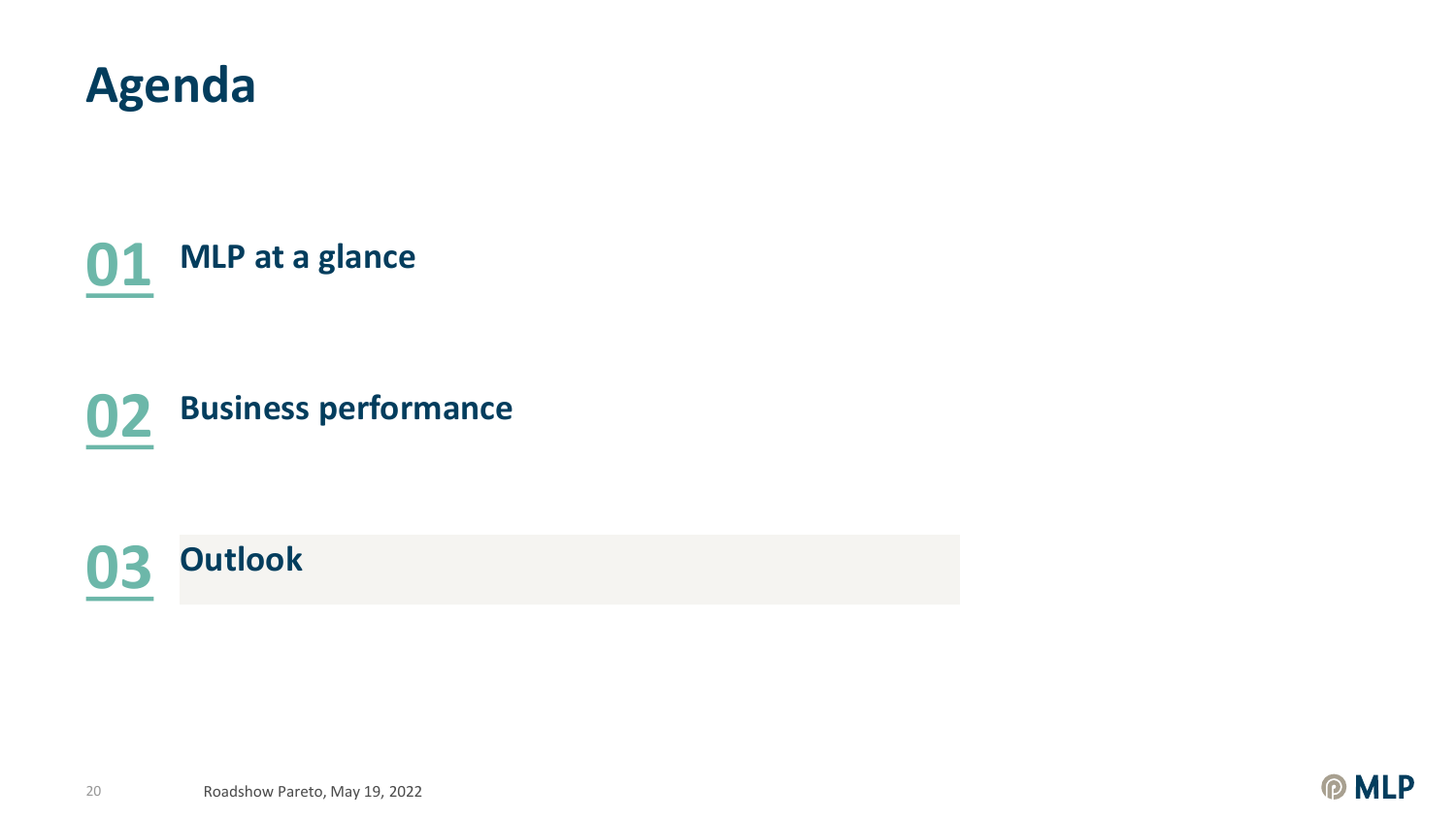# **Forecast 2022 – EBIT benefits from successfully implemented growth drivers**

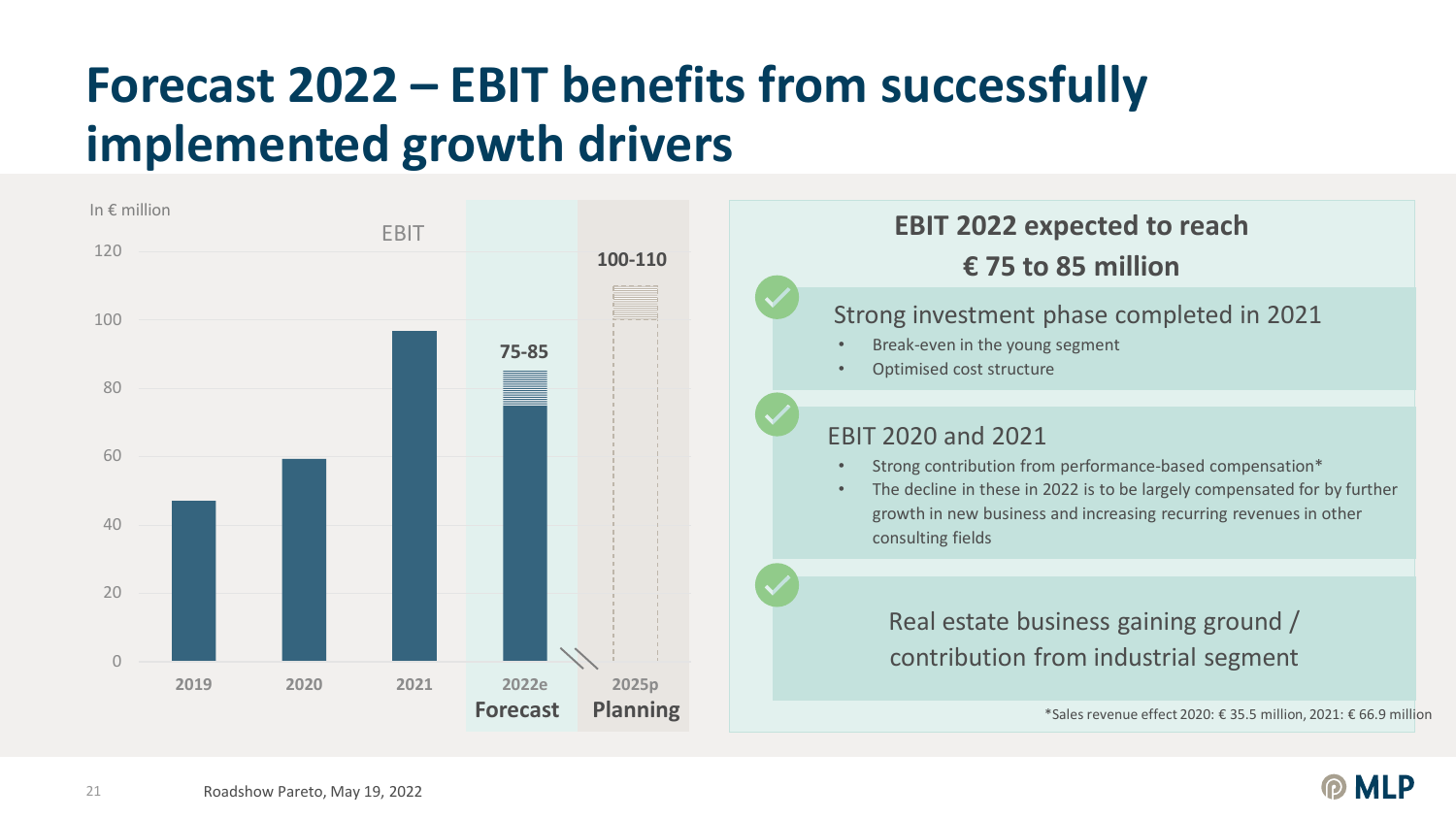### **Forecast 2022 – Diversified revenue growth**

Qualitative assessment of revenue development



very positive: ++, positive: +, neutral: 0, negative: -, very negative: --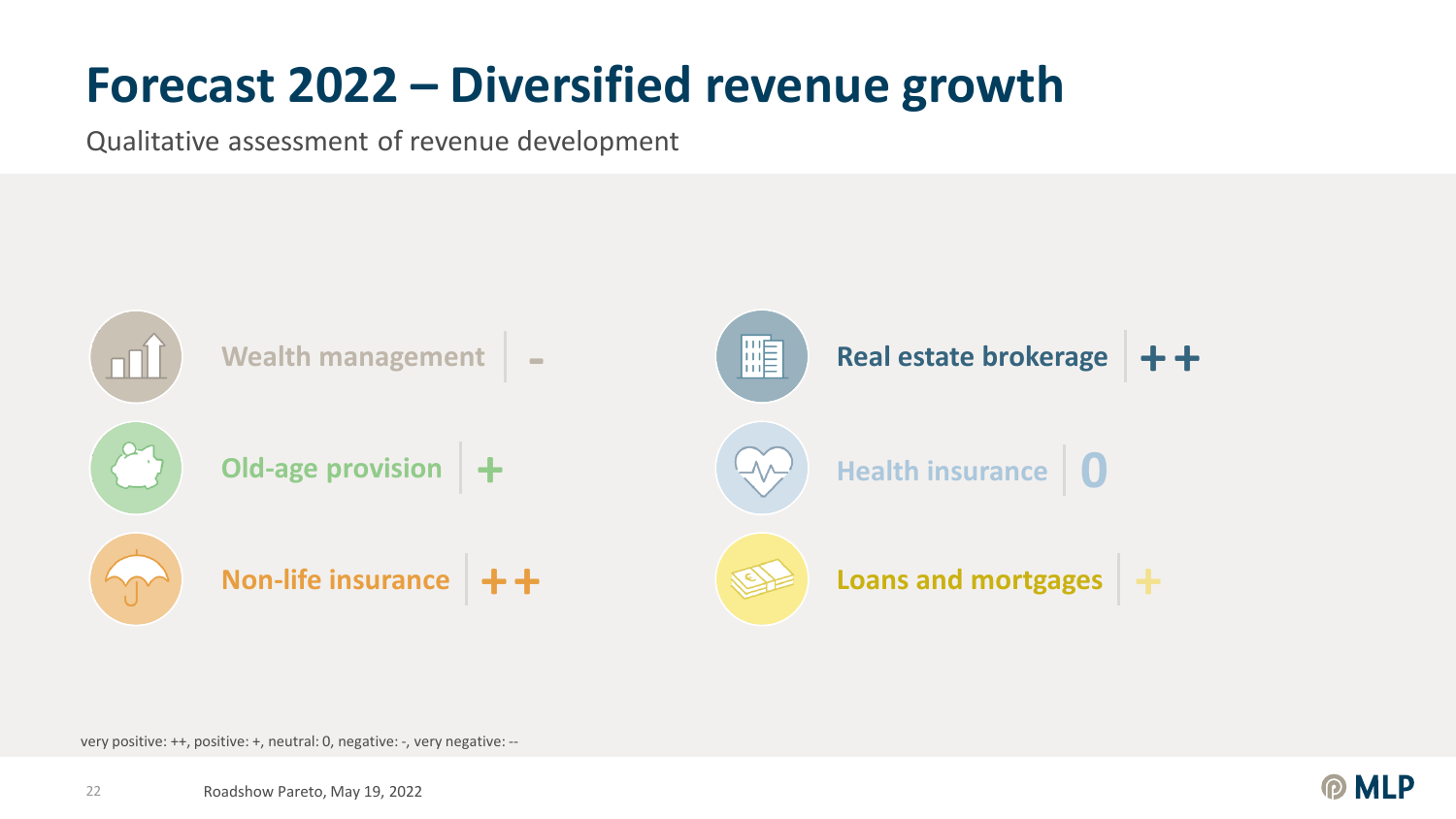### **Planning for 2025 – EBIT and sales revenue reaching the next level**



**PMLP**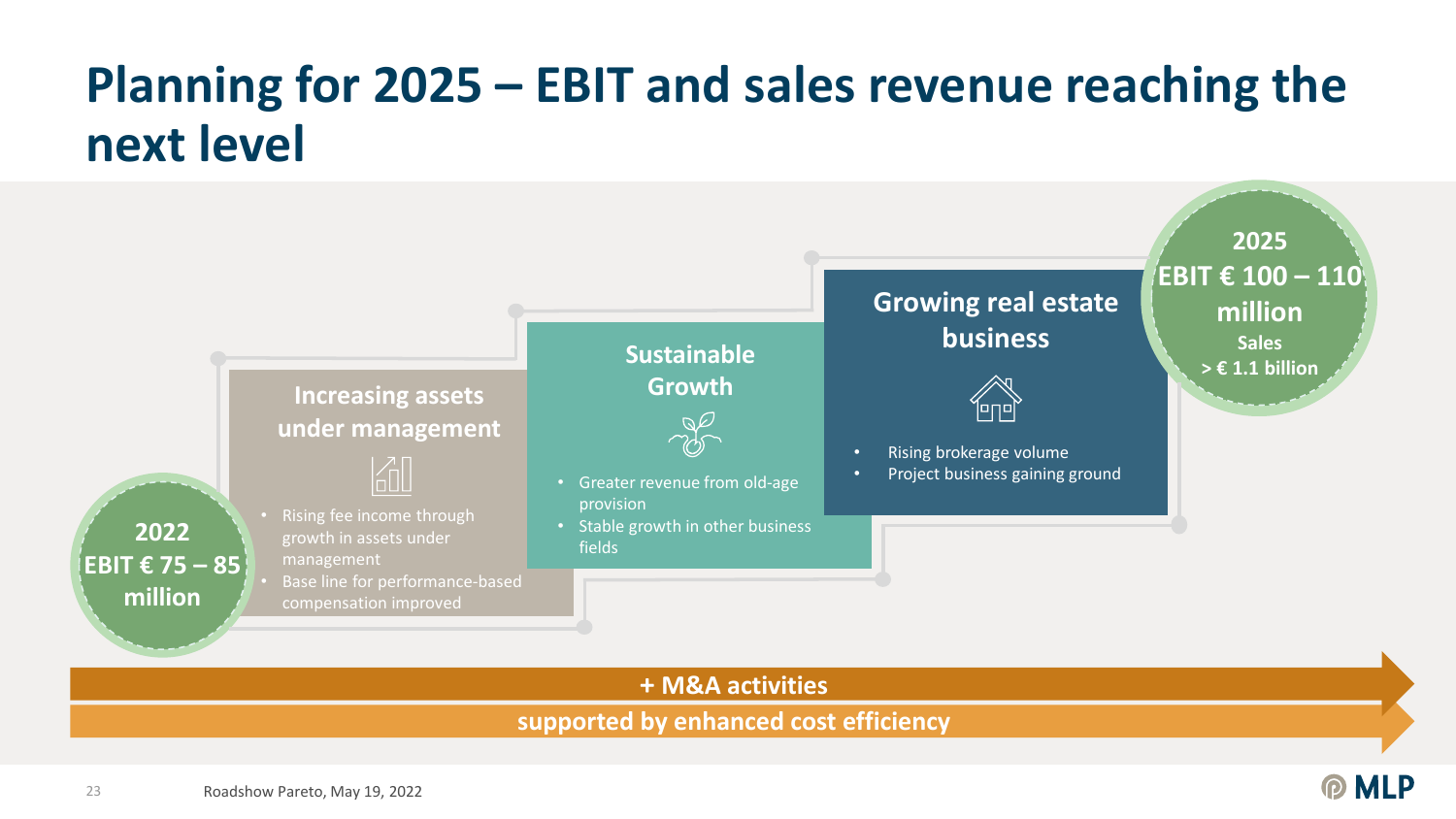# **Success factors for growth to next EBIT level in 2025**



- Constant growth in assets under management to € 62 to 68 billion, leading to greater fee income
- Contribution of institutional and private clients



- Young segment broke even in 2021 / further growth in old-age provision thanks to seasoned consultants
- Ongoing recovery in occupational pension provision
- Constant growth of the non-life insurance portfolio volume
- Sustainable growth in all parts of the Group





- Brokered real estate volume rising to  $\epsilon$  600 to 640 million
- Established project business with increasing earnings contribution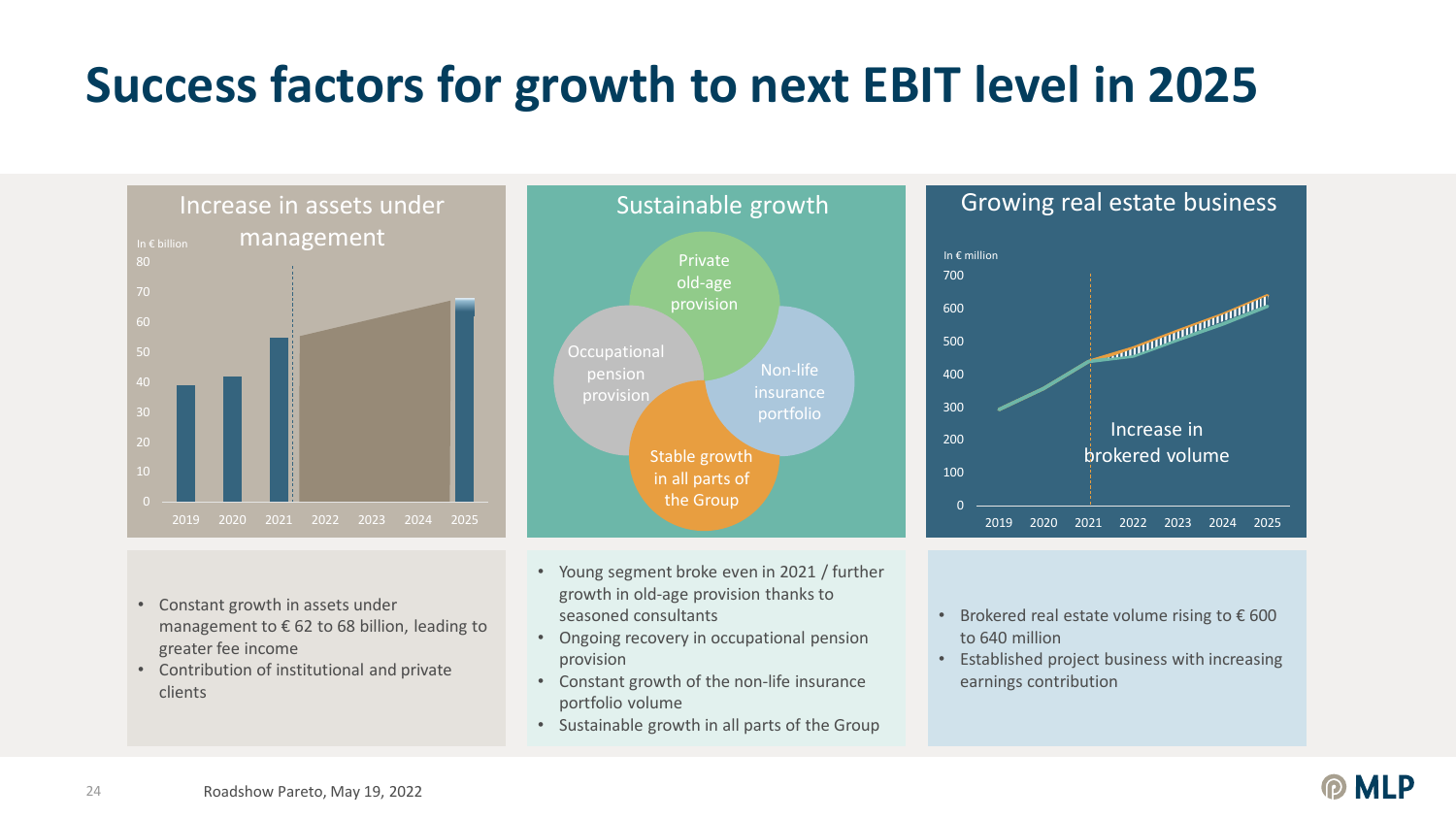#### **Summary**

- **Significant rise** in **revenue and profit** recorded in the first quarter despite **intensified challenges in the markets**
- Right **on track** for the **current year;** at the same time **MLP prepares itself** to weather any potential setbacks due to the effects of **inflation** and the **Ukraine war**
- **Focus** on **mid-term planning for 2025**: to raise revenue and profit in the MLP Group to the **next level**